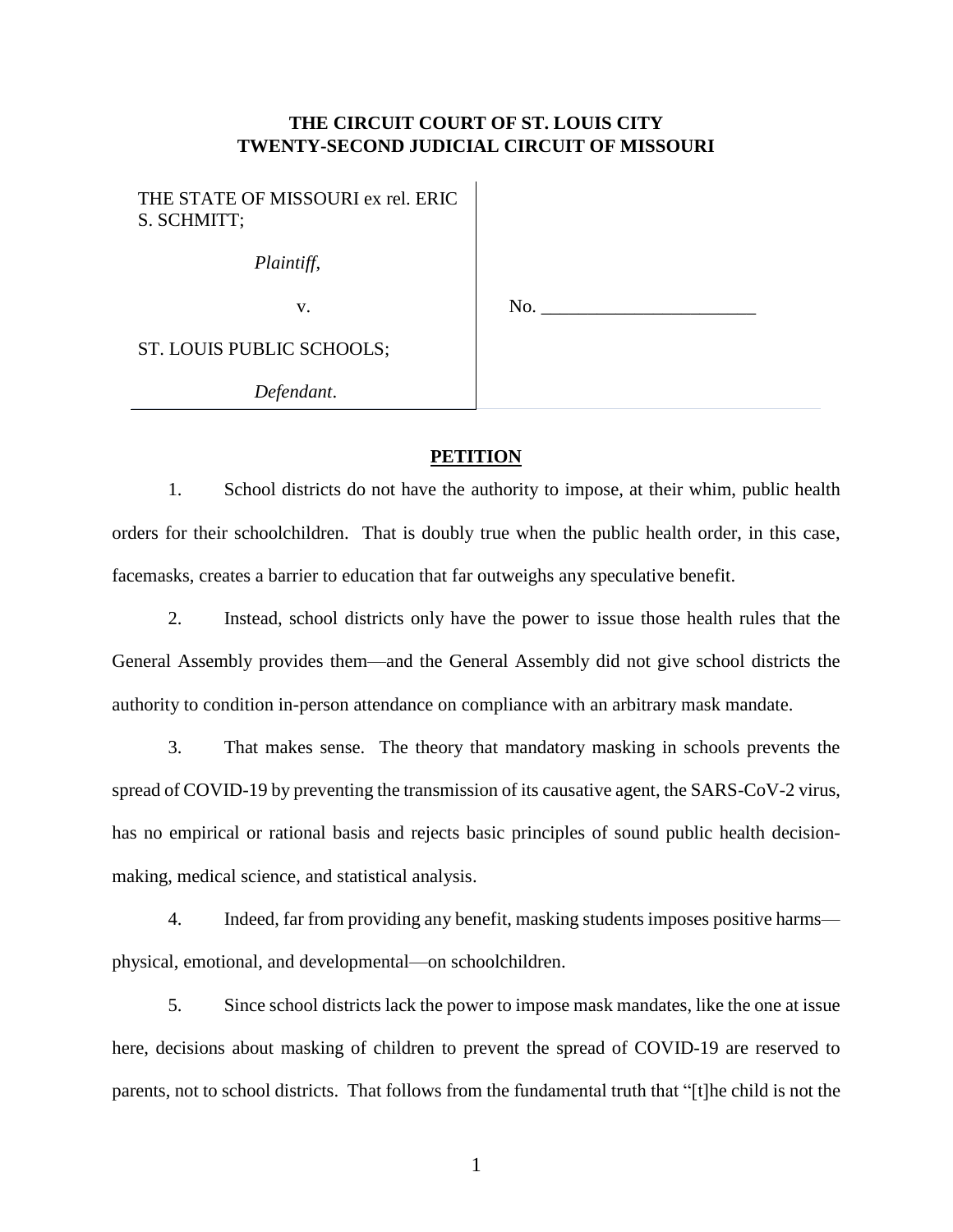mere creature of the state; those who nurture him and direct his destiny have the right, coupled with the high duty, to recognize and prepare him for additional obligations." *Pierce v. Soc'y of the Sisters of the Holy Name of Jesus & Mary*, 268 U.S. 510, 535 (1925).

6. Missouri Attorney General Eric S. Schmitt seeks to protect the welfare of Missouri's children and the liberty and constitutional rights of the people of Missouri.

7. Attorney General Schmitt brings this action to prevent unlawful, unconstitutional, arbitrary, capricious, and unreasonable conduct by the Defendant.

#### **JURISDICTION AND VENUE**

8. This Court has jurisdiction under Mo. Const. art V, § 14(a), § 527.010, RSMo, *et seq.*, § 536.150, RSMo, § 536.050, RSMo., and other applicable law.

9. Venue is proper in this Court under §§ 508.010.2(2) and 508.050, RSMo.

#### **PARTIES**

10. Plaintiff State of Missouri is a sovereign State of the United States of America.

11. Eric S. Schmitt is the 43rd Attorney General of the State of Missouri. Attorney General Schmitt is authorized to "institute, in the name and on the behalf of the state, all civil suits and other proceedings at law or in equity requisite or necessary to protect the rights and interests of the state, and enforce any and all rights, interests or claims against any and all persons, firms or corporations in whatever court or jurisdiction such action may be necessary; and he may also appear and interplead, answer or defend, in any proceeding or tribunal in which the state's interests are involved." § 27.060, RSMo.

12. Attorney General Schmitt sues to vindicate Missouri's sovereign interest in controlling the exercise of sovereign power over individuals and entities within its borders; Missouri's sovereign interest in ensuring the enforcement of Missouri law within Missouri's borders; and Missouri's quasi-sovereign and *parens patriae* interest in the freedom, health, and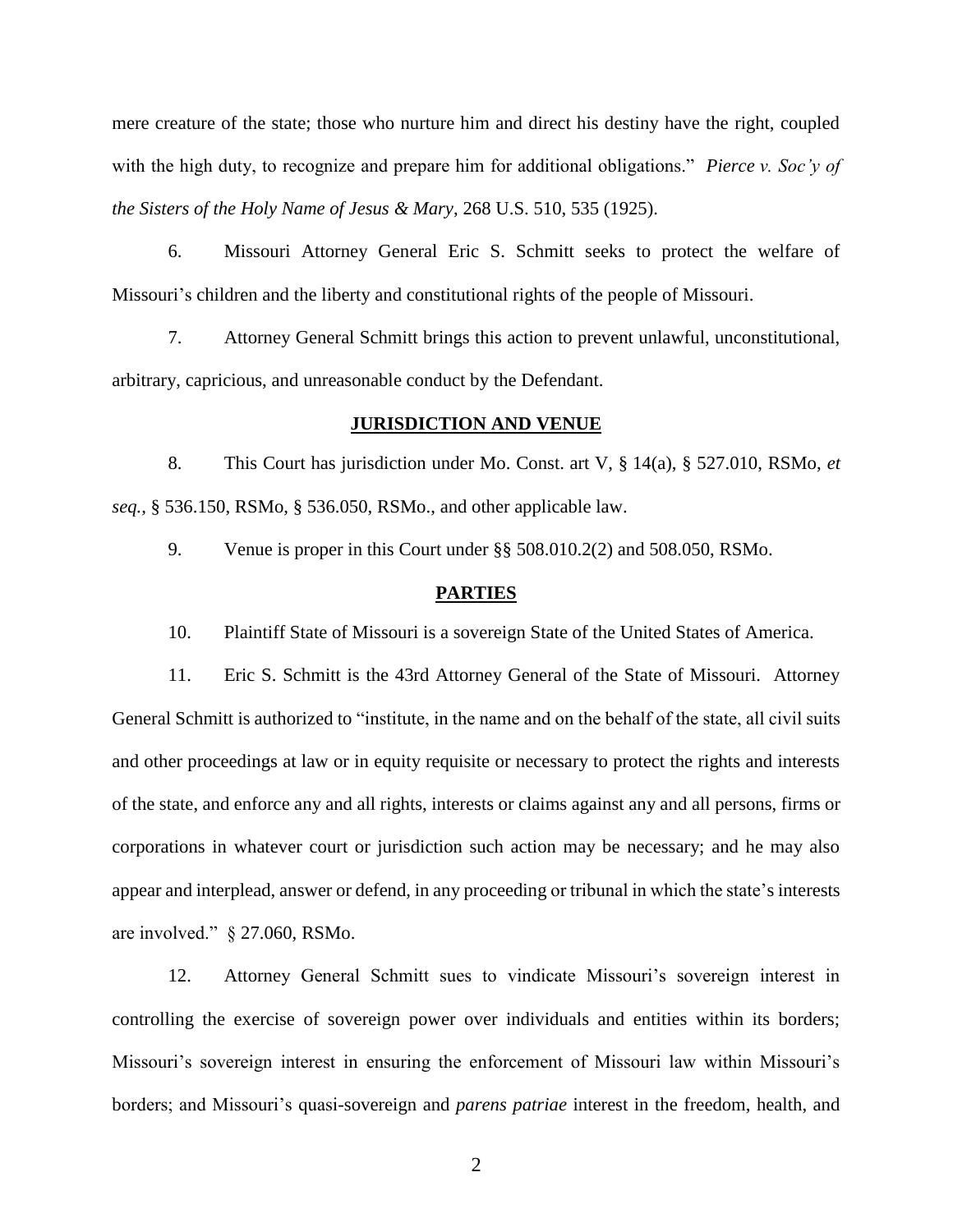physical, psychological, educational, and economic well-being of a significant segment of its populace. This interest includes, but is not limited to, preventing the spread of the COVID-19 virus within the state as well as protecting the health and welfare of the State's residents from arbitrary, capricious, unreasonable, unlawful, and ultimately harmful public health policies.

13. Attorney General Schmitt sues to vindicate Missouri's sovereign interest in ensuring that its political subdivisions do not exercise authority vested in them under state law in a fashion that violates the Missouri Constitution or Missouri law.

14. Attorney General Schmitt sues to vindicate Missouri's interest in ensuring that the children of the State receive an appropriate education.

15. Defendant St. Louis Public School District is responsible for providing a free, public education to the children within its district. It is a public school district and is a political subdivision of the State of Missouri.

#### **FACTUAL ALLEGATIONS**

16. Plaintiffs incorporate the allegations in all preceding paragraphs by reference.

**I. The District's mask mandate**

17. The District has imposed masking requirements in response to the COVID-19 pandemic.

18. At the start of the school year, in August 2021, the District had in place a mandatory masking requirement for all of its schools in response to the COVID-19 pandemic. On information and belief, this Mask Mandate has remained in place basically untouched since August.

19. On information and belief, the District's Board did not authorize or extend that policy within 30 days of its issuance.

20. On information and belief, the District Board has delegated, to some extent, the decision to impose masking requirements on District administrators.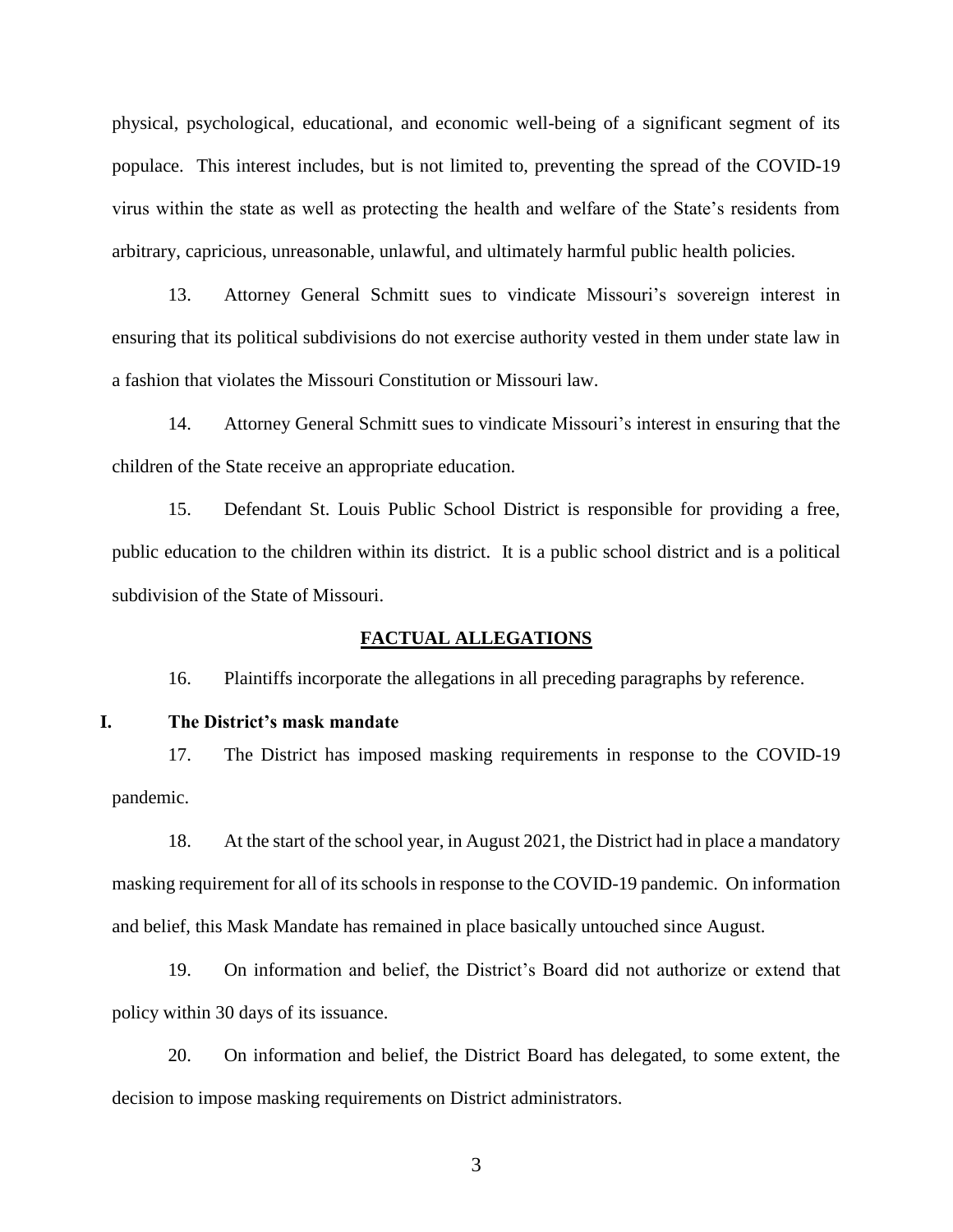21. At the time the District issued the Mask Mandate, there was a statewide emergency declaration under chapter 44, RSMo, in effect relating to COVID-19.

22. The Mask Mandate has not substantively changed since at least August 2021. It requires students to wear a face-covering while in school. *See* Ex. A, at 9. On information and belief, cloth masks comply with the policy.

23. On information and belief, the District provides very few, if any, exceptions from the Mask Mandate.

24. There is no end date for the Mask Mandate.

# **II. Public Health Decision-Making**

25. Public health decision-making requires considering a number of factors, some of which are quantitative (*e.g.*, disease severity, characteristics of the virus), some of which are qualitative (*e.g.*, a community's trust in public health officials and anticipated reactions), and some that blend these factors.

26. Public health decision-making recognizes that many public health decisions are made in the absence of complete information, and understands that decisions must be continuously updated in light of new information.

27. Public health decision-making understands that public health decisions considers not just the effect of a decision on the transmission of a disease but also the social and economic effects a decision may have on the public at large.

28. In short, rational public health decision-making is a holistic process that requires consideration of innumerable factors, many of which defy ready quantification.

#### **III. SARS-CoV-2 and COVID-19 characteristics**

29. SARS-CoV-2 is a virus that causes COVID-19, which is an influenza-like illness. Like the flu, COVID-19 is a respiratory illness spread primarily through droplets and small,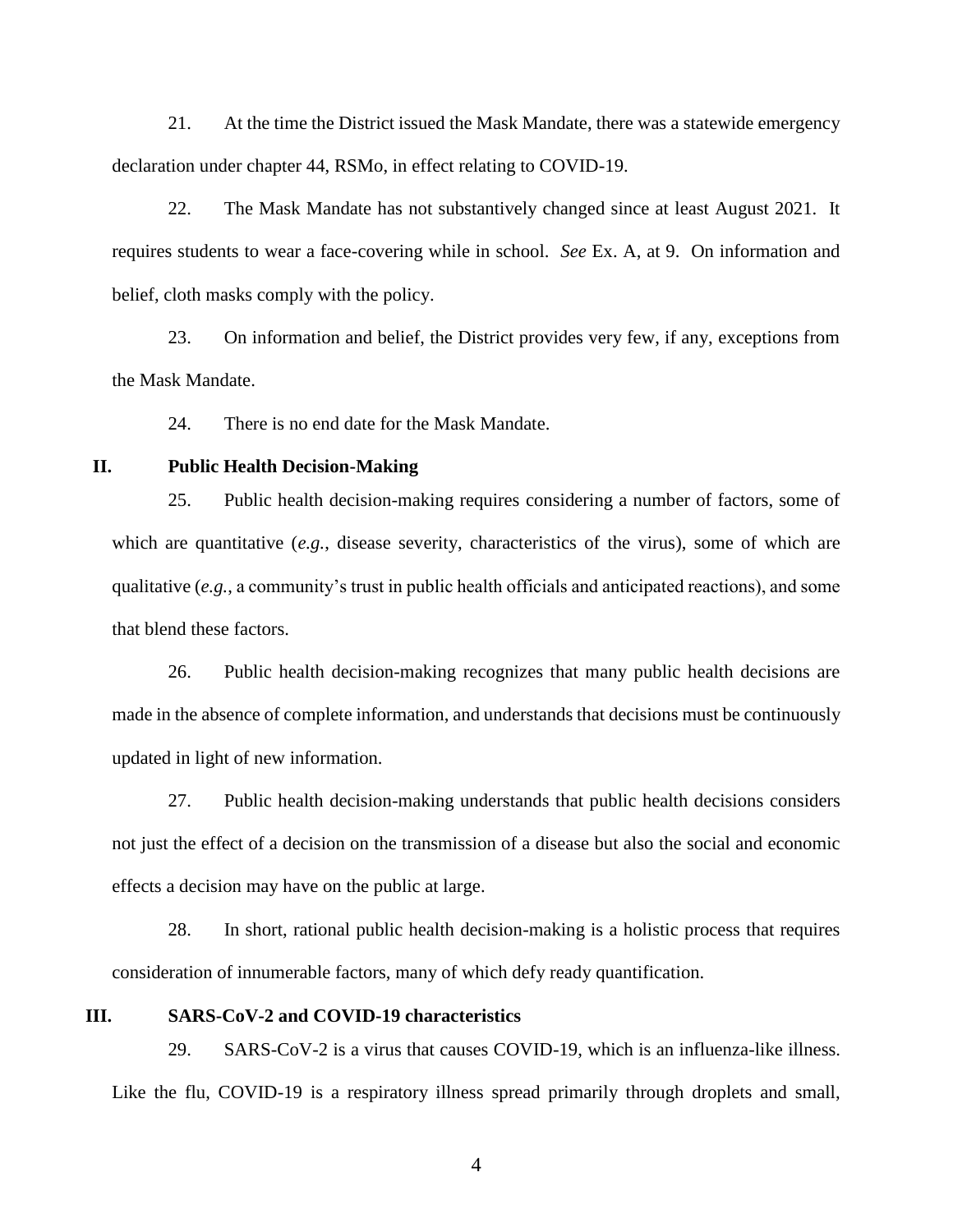aerosolized particles.

30. COVID-19, as a global pandemic, has affected the entire State of Missouri.

31. The extent of transmission of COVID-19 ebbs and flows based on a number of factors, including seasonality and the presence of new variants of SARS-CoV-2. On information and belief, omicron is the dominant SARS-CoV-2 variant in Missouri.

32. Doctors report that the omicron variant of SARS-CoV-2 appears to be mild and much less virulent than prior variants and the original virus. For example, Dr. Anthony Fauci (director of the National Institute of Allergy and Infectious Diseases) recently commented that "all indications point to a lesser severity of omicron versus delta." Kevin Breuninger, *Fauci Says All Indications Suggest that Omicron is Less Severe Than Delta, But Warns Against Complacency*, CNBC (Dec. 29, 2021), https://cnb.cx/3ru9F4J.

33. Regardless of variant, COVID-19 is not a serious health risk for the vast majority of the population—and especially for children and young adults. Rather, the risk of serious negative health outcomes from COVID-19 goes up with age. Thus, children—especially healthy children—do not face a significant risk of serious illness or death if they catch COVID-19.

34. It is likely that the vast majority of people in Missouri have some form of immunity to COVID-19 either due to vaccination or prior infection. Current evidence indicates that natural immunity (*i.e.*, immunity from prior infection), is durable and protects against reinfection and severe health outcomes. Current evidence suggests that vaccine-mediated immunity, while inferior to natural immunity, provides protection against severe, negative health outcomes for at least a season.

35. Furthermore, there is no evidence that children drive the spread of COVID-19. Bearing that out is evidence that schools are not sources of COVID-19 transmission/outbreaks in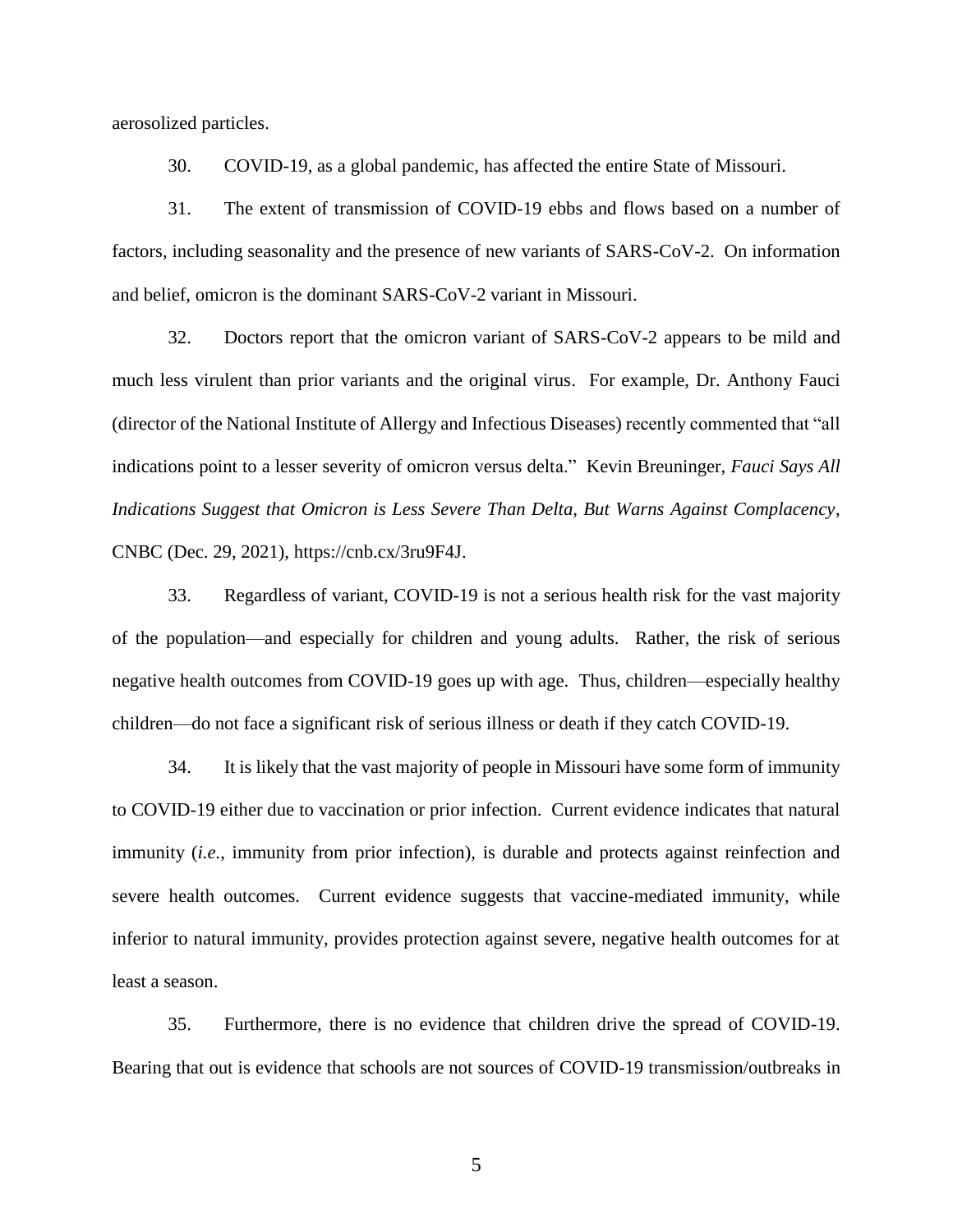a community, but rather transmission of COVID-19 in school reflects patterns of community transmission.

#### **IV. Masks fail to provide adequate protection and offer a false sense of security.**

36. Doctors appear to agree that it is time to "retire the cloth mask." Former commissioner of the FDA, Dr. Scott Gottlieb, has said, "Cloth masks aren't going to provide a lot of protection, that's the bottom line. This is an airborne illness. We now understand that, and a cloth mask is not going to protect you from a virus that spreads through airborne transmission." Full Transcript: Dr. Scott Gottlieb on 'Face the Nation,' January 2, 2022, CBS NEWS (Jan. 2, 2022), https://cbsn.ws/3558jWB. Indeed even masking advocates admit that "[c]loth masks are little more than facial decorations. There's no place for them in light of Omicron." Kristen Rogers, *Why You Should Upgrade Your Mask as the Omicron Variant Spreads*, CNN HEALTH (Dec. 24, 2021), https://cnn.it/3GL4h3s.

37. That is consistent with the data. Cloth and surgical masks are not effective at preventing the spread of COVID-19. Many studies show no distinguishable difference between places with mask mandates and those without them. And studies claiming that masks are effective at preventing the spread of COVID-19 are generally of poor quality and are unreliable. Indeed, mask wearing may even be counterproductive in preventing the spread of disease.

38. Furthermore, there are documented harms associated with long-term wearing of masks. Studies, for example, have found that children who wear masks in schools suffer physical discomfort (*e.g.*, headaches), mental and emotional pain (*e.g.*, less happiness or irritability), and are less capable at school. Masks could also impair the educational and emotional development of children.

39. In short, mask mandates—especially for school children—represent a reversal of a long-held consensus on the merits of community masking, and rests on assumptions and premises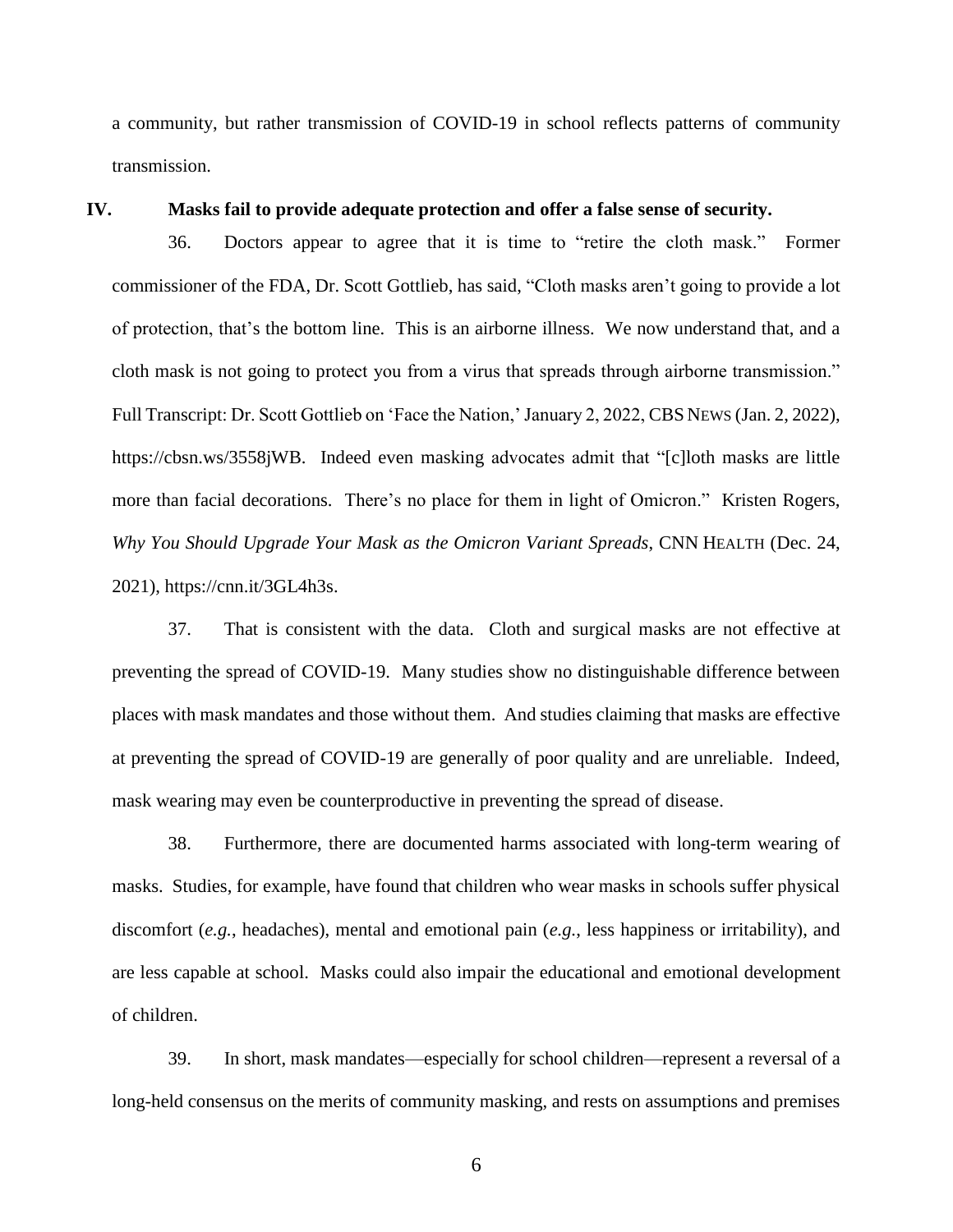that reject the fundamental tenets of modern medicine, statistical analysis, and public health decision-making. They do so while failing a cost-benefit analysis and imposing real, tangible harm.

## **COUNT ONE – DECLARATION THAT THE MASK MANDATE IS A PROHIBITED ORDER**

40. Plaintiffs incorporate by reference the allegations in all preceding paragraphs.

41. The District is a political subdivision within the meaning of § 67.265.1, RSMo.

42. The Mask Mandate has been basically in place since August 2021 at the very least.

43. At the time the District imposed the Mask Mandate, there was a statewide emergency declaration in place with respect to COVID-19.

44. The Mask Mandate restricts access to "schools, or other places of public or private gathering or assembly," § 67.265.1(1), RSMo, because it limits access to schools to only masked individuals or to individuals who fall under an exception to the mask requirement.

45. On information and belief, students who refuse to comply with the Mask Mandate will be excluded from school property, face discipline, and may be sent home.

46. On information and belief, students who refuse to comply with the Mask Mandate will not be allowed in school and may be required to use virtual instruction.

47. The Mask Mandate expired when the School Board failed to authorize it within a thirty-day period of a prior authorization.

48. For those reasons, and others, the Mask Mandate is a prohibited order. *See*   $§ 67.265.1(1), .5, RSMo.$ 

49. On information and belief, the District failed to comply with § 67.265.4, and so the Mask Mandate is void.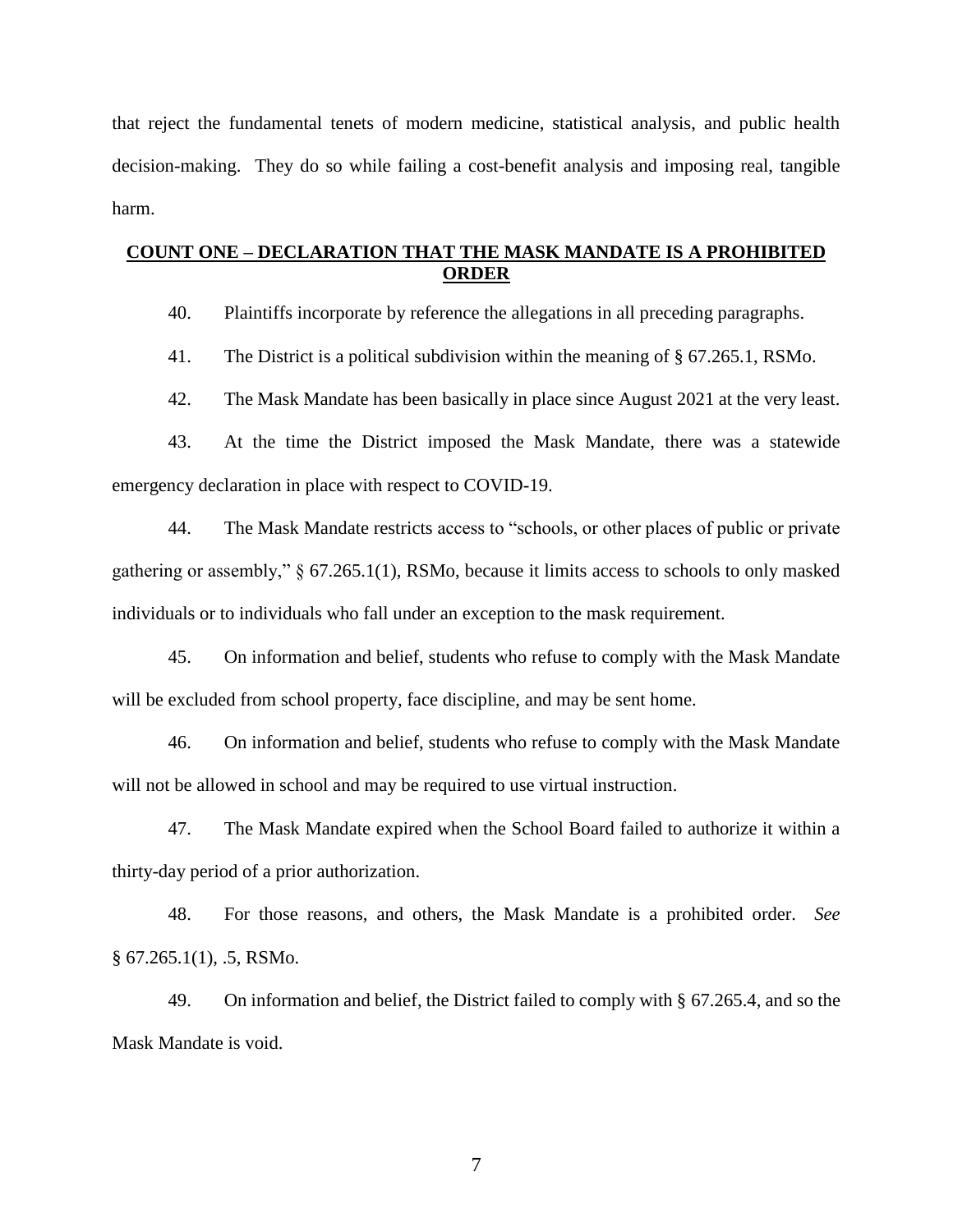#### **COUNT TWO – MASK MANDATE IS UNLAWFUL**

50. Plaintiffs incorporate by reference the allegations in all preceding paragraphs.

51. Plaintiffs challenge the validity of the Mask Mandate, and seek a declaration that it is unlawful and *ultra vires*.

52. By law, "[i]t shall be the general duty and responsibility of the department of health and senior services to safeguard the health of the people in the state and all its subdivisions." § 192.020.1, RSMo.

53. DHSS has not delegated, and indeed could not delegate, that authority to school districts.

54. The local health authority cannot issue an order requiring schoolchildren to wear masks.

55. Neither the Missouri Constitution nor the General Assembly has granted the District a general police power to enact law for the public welfare.

56. In fact, Missouri statutes require DHSS to set health policy in schools. This indicates that only DHSS may provide appropriate measures to safeguard the public health. *See*  § 167.181, RSMo (DHSS promulgates mandatory vaccination requirements for schoolchildren); § 167.182, RSMo (DHSS develops informational brochure on HPV).

57. Missouri law thus does not authorize Defendant to impose a Mask Mandate.

58. The District does not have authority to impose a Mask Mandate for public health reasons.

59. For those reasons, the Mask Mandate is an unlawful order and Missouri's schoolchildren should not be subject to it.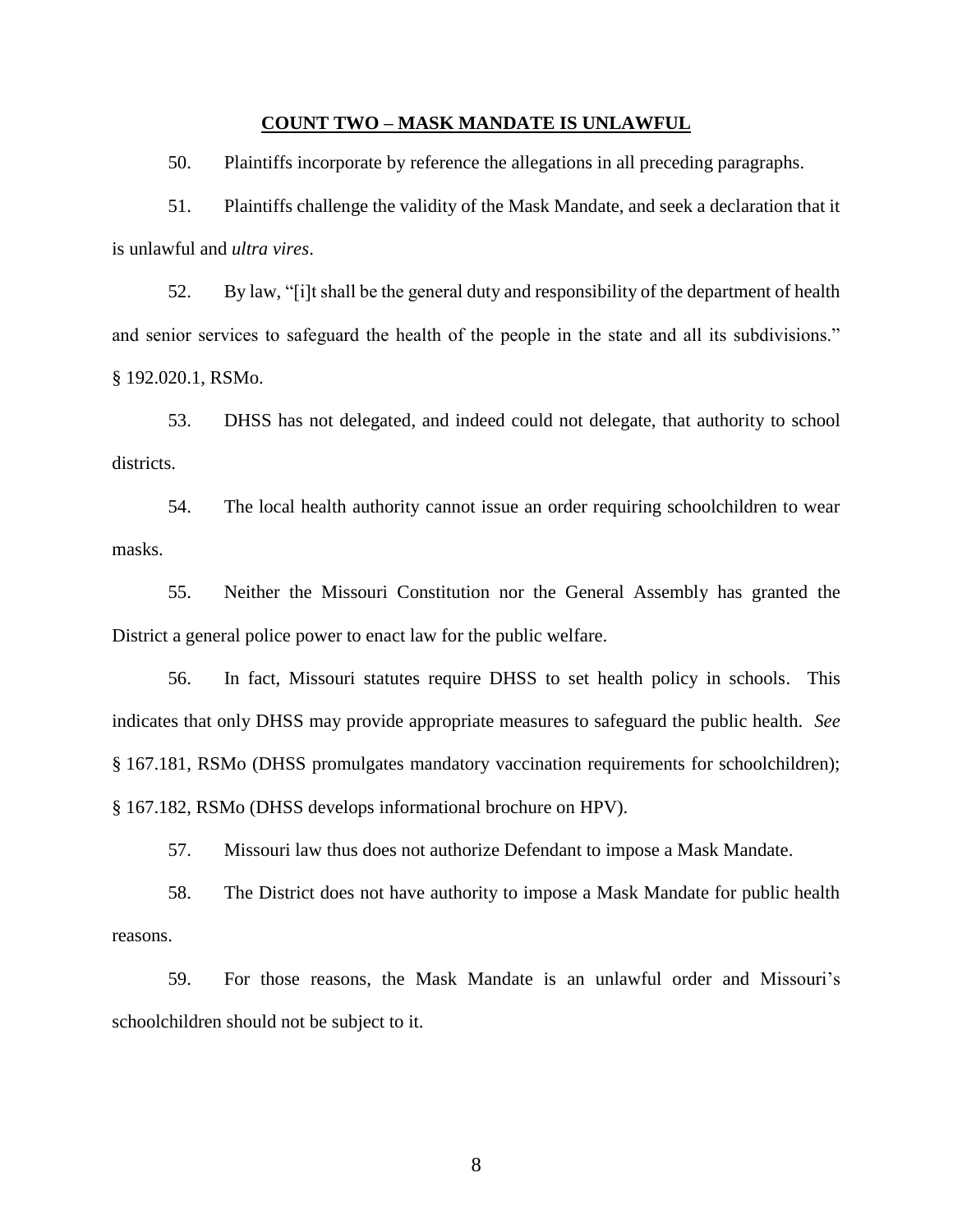### **COUNT THREE – THE MASK MANDATE IS UNREASONABLE, ARBITRARY, AND CAPRICIOUS**

60. Plaintiffs incorporate by reference the allegations in all preceding paragraphs.

61. Plaintiffs challenge the validity of the Mask Mandate, and seek a declaration that that it is unreasonable, arbitrary, and capricious.

62. School Districts are "agencies" within the definition under the Missouri Administrative Procedure Act. *See P.L.S. ex rel. Shelton v. Koster*, 360 S.W.3d 805, 818 (Mo. Ct. App. 2011). School Districts may not exercise their power in an "unreasonable, arbitrary, capricious or unlawful manner." *Magenheim v. Bd. of Educ. of Sch. Dist. of Riverview Gardens*, 347 S.W.2d 409, 417 (Mo. App. 1961).

63. The Mask Mandate requires all schoolchildren attending schools in the District to wear a mask with few exceptions. That decision is arbitrary and capricious.

64. Government action is arbitrary, capricious, and unreasonable when it is based on *post hoc* rationalization, when it fails to consider an important part of the problem it is addressing, and when it fails to consider less restrictive alternatives before infringing on citizens' liberty. *See*, *e.g.*, *Dep't of Homeland Sec. v. Regents of the Univ. of Cal.*, 140 S. Ct. 1891, 1905, 1909 (2020); *Michigan v. EPA*, 135 S. Ct. 2699, 2706 (2015). "[A]n agency which completely fails to consider an important aspect or factor of the issue before it may also be found to have acted arbitrarily and capriciously." *Barry Serv. Agency Co. v. Manning*, 891 S.W.2d 882, 892 (Mo. App. W.D. 1995) (quoting *Motor Vehicle Mfrs. Ass'n of U.S., Inc. v. State Farm Mut. Auto. Ins. Co*., 463 U.S. 29, 43 (1983)). In addition, agencies must consider whether there are less restrictive policies that would achieve their goals. *See Regents of the Univ. of Calif.*, 140 S. Ct. at 1912 (quoting *State Farm Mut. Auto.*, 463 U.S. at 51).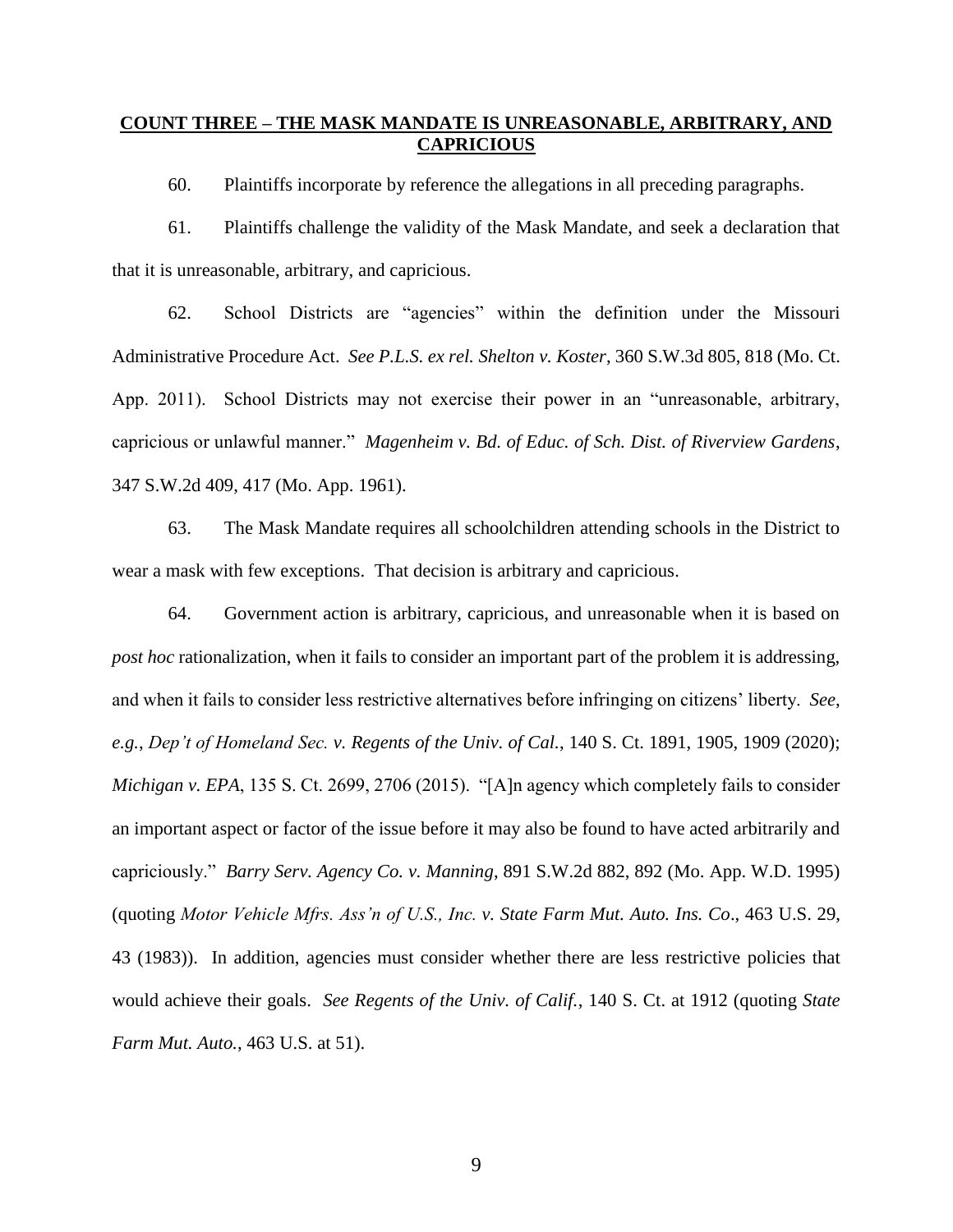65. On information and belief, the District failed to consider fully the potential social and economic consequences of the Mask Mandate, including the effect of the mandate on schools and the community.

66. On information and belief, the District failed to fully consider key characteristics of COVID-19, including severity of disease among different age and risk groups, availability and effectiveness of control measures and treatment options, and the fact that many people have immunity either because of vaccination or prior infection.

67. On information and belief, the District failed to consider the fact that the Omicron variant is less likely to cause severe illness and death.

68. On information and belief, the District failed to grapple with a large swath of relevant science, data, statistics, studies, or alternatives. That includes failing to grapple with the weakness of the evidence supporting community masking as a mitigation measure, and the significant evidence showing that masking does very little or nothing to prevent the spread of COVID-19.

69. On information and belief, the District failed to consider the harms masking impose on schoolchildren.

70. The factors listed above are not an exhaustive list. Ultimately, the Mask Mandate represents an irrational analysis of the costs and benefits of mandating community masking. For those reasons, and more, the Mask Mandate is unreasonable, arbitrary, and capricious.

#### **COUNT FOUR – VIOLATION OF MISSOURI CONSTITUTION, ART. IX, § 1(a)**

71. Plaintiffs incorporate by reference the allegations in all preceding paragraphs.

72. Article IX, § 1(a) of the Missouri Constitution provides schoolchildren a right to a free public education.

73. Since the Mask Mandate arbitrarily prohibits schoolchildren from attending class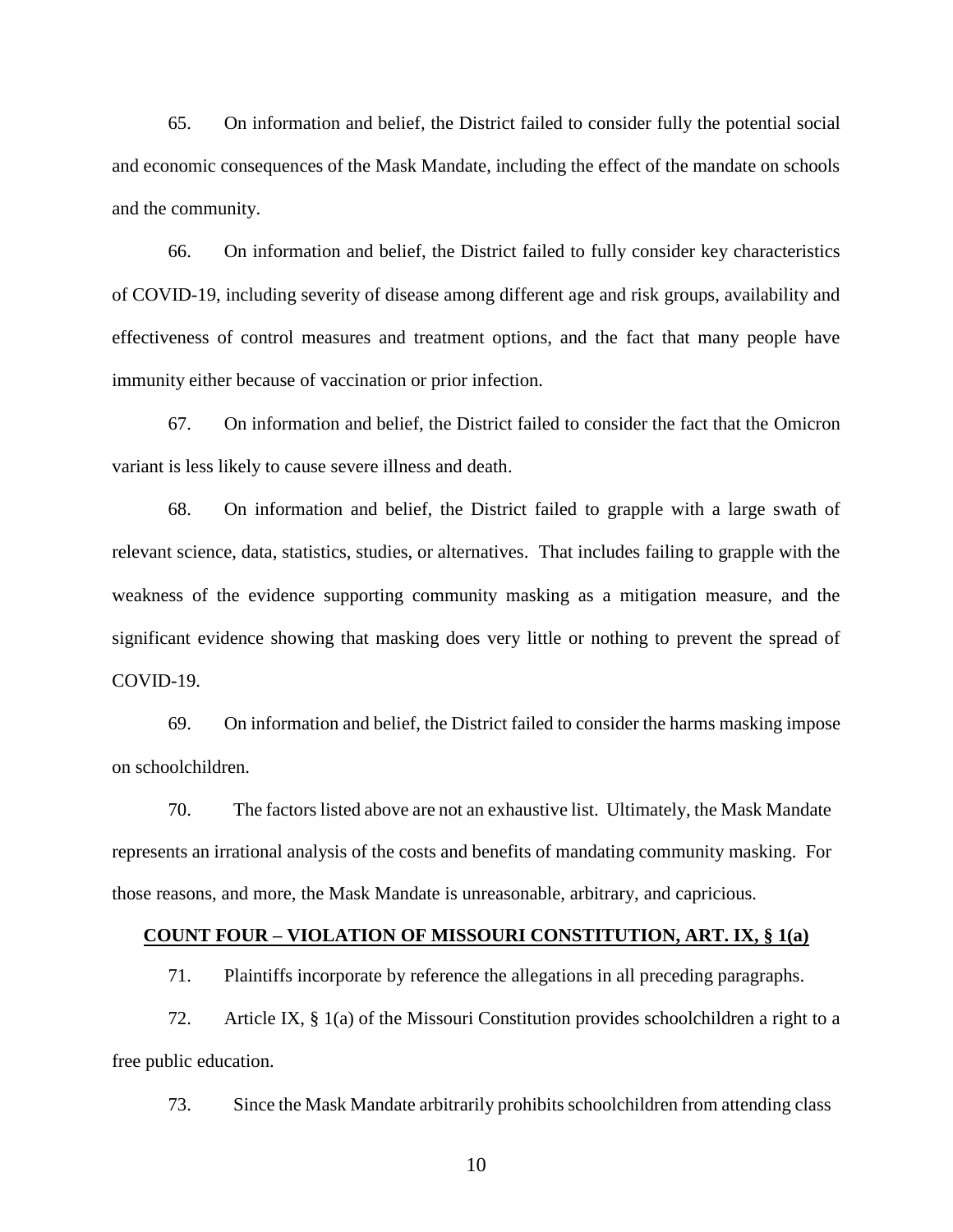in-person in the District, serves no legitimate public health purpose, and is unlawful, it violates the rights of schoolchildren in the District to a free public education.

74. To the extent the District provides virtual learning, that is no substitute for inperson instruction and cannot remedy the constitutional violation.

#### **CONCLUSION**

WHEREFORE, Plaintiff respectfully requests that this Court:

- a. Declare that the Mask Mandate is unconstitutional, unlawful, and/or *ultra vires*;
- b. Declare that the Mask Mandate is arbitrary, capricious, unreasonable, and invalid;
- c. Declare that the District's Mask Mandate is a prohibited order and subject to § 67.265, RSMo;
- d. Enjoin the District and its officers, employees, and agents from enforcing the Mask Mandate or any similar order that has the effect, directly or indirectly, of implementing the Mask Mandate;
- e. Grant relief by injunction, certiorari, mandamus, prohibition, or other appropriate action against the District and its officers, employees, and agents, providing that the Mask Mandate is unlawful, arbitrary, capricious, unreasonable, and invalid;
- f. Enter a final judgment in Plaintiff's favor on all Counts in this Petition; and
- g. Grant such other and further relief as the Court deems just and proper under the circumstances.

Dated: January 21, 2022 Respectfully submitted,

**ERIC S. SCHMITT Attorney General of Missouri**